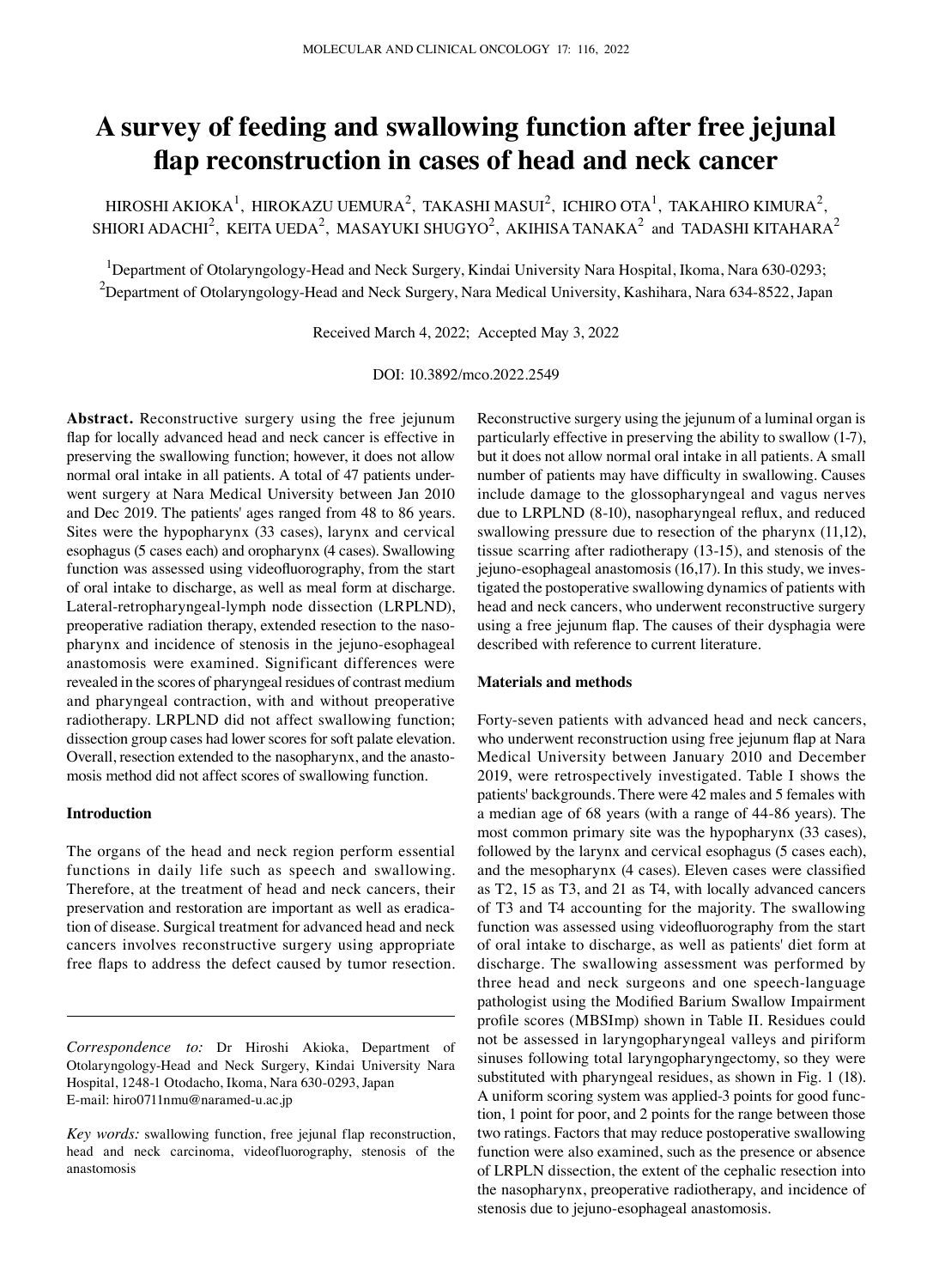StatMate V statistical software (ATMS Co., Ltd.) was used to perform statistical analysis. The Mann‑Whitney test was used to identify significant differences between the two groups, and the Kruskal‑Wallis test was used to evaluate significant differences between the multiple groups. P-value of <0.05 was considered statistically significant for both tests.

# **Results**

The median length of hospitalization was 31 days (ranged from 14 to 90 days), and the median time from the start of oral intake to discharge was 17 days (ranged from 5 to 60 days), with 39 patients (83%) discharged within 4 weeks after resuming oral intake. Postoperative complication appeared in only one patient (flap necrosis). The remaining 46 patients had no postoperative complications on jejunal free flaps. The videofluorography results were assessed and pharyngeal residues of the contrast medium were measured. Table III displays the scoring: 1, 2, 3 points in 9, 25, and 13 cases respectively. Soft palate elevation was observed with 1, 2, and 3 points in 4, 11, and 32 cases respectively. Pharyngeal constriction was assessed at 1, 2, and 3 points in 6, 25, and 16 cases respectively. The duration from resumption of oral intake to discharge was shown in Fig. 2. There was no association between the passage of contrast medium through the free jejunum flap and the time from the resumption of oral intake to discharge. The diet form at the time of discharge consisted of plain food in 7 cases, soft food in 19 cases, chunky food in 15 cases, mixer food in 3 cases, jellied food in 2 cases, and tube feeding in 1 case. Of the 47 patients, 41 (87%) were able to consume at least 1 chopped meal.

# **Evaluation of the swallowing function after reconstriction surgery**

The degree of dysphagia between patients with and without LRPLND, preoperative radiotherapy, nasopharyngeal resection, and the method of jejuno‑esophageal anastomosis (hand‑sewn vs. stapled) was investigated. There were 6 and 41 patients in the LRPLND and non-LRPLND group, respectively. Eleven patients had received preoperative radiotherapy and 36 had no history of radiation before surgery. Stapled jejuno‑esophageal anastomosis was performed in 12 cases and hand‑sewn in 35 cases. Fig. 3 shows the differences in dysphagia between patients with and without dissection of the Rouviere lymph nodes. There were no significant differences in any of the scores, but the dissection group tended to have a lower score for soft palate elevation (P=0.070). Fig. 4 shows the differences in dysphagia with and without preoperative radiotherapy. There was a significant difference in the scores of oral pharyngeal residues  $(P=0.03)$  and pharyngeal contraction (P=0.005) between patients with and those without preoperative radiotherapy. Patients who received preoperative radiotherapy had significantly worse oropharyngeal residual and pharyngeal constriction scores than those who did not. Fig. 5 shows the differences in dysphagia due to nasopharyngeal incision. There were no significant differences in any of the scores. Fig. 6 shows the differences in dysphagia according to the method of anastomosis of the lower end of the jejunum. There were no significant differences in any of the scores.

Table I. Patients's characteristics.

| Characteristic        | Category           | Frequency, n |
|-----------------------|--------------------|--------------|
| Sex                   | Female             | 5            |
|                       | Male               | 42           |
| Median age, years     |                    | 68 (44-86)   |
| (range)               |                    |              |
| Primary site          | Oropharynx         | 4            |
|                       | Hypopharynx        | 33           |
|                       | Larynx             | 5            |
|                       | Cervical esophagus | 5            |
| T classification      | T <sub>2</sub>     | 11           |
|                       | T <sub>3</sub>     | 15           |
|                       | T4                 | 21           |
| Rouvière lymph        | $^{+}$             | 6            |
| node dissection       |                    | 41           |
| Nasopharyngeal        | $^{+}$             | 4            |
| incision              |                    | 43           |
| Preoperative          | $^{+}$             | 11           |
| radiotherapy          |                    | 36           |
| Method of anastomosis | Instrumental       | 12           |
|                       | Manual             | 35           |
|                       |                    |              |

Table II. Swallowing assessment (extracted and modified from MBSimp).

| Parameter                           | Score given |  |
|-------------------------------------|-------------|--|
| Oral pharyngeal residue             |             |  |
| None or in small quantities         | 3           |  |
| Medium                              | 2           |  |
| Large quantities                    | 1           |  |
| Pharyngeal contractions             |             |  |
| Front and rear touch and air space  | 3           |  |
| disappears                          |             |  |
| Not very                            | 2           |  |
| Not seen at all                     | 1           |  |
| Elevation of the soft palate        |             |  |
| Contact between the soft palate and | 3           |  |
| the posterior wall of the pharynx   |             |  |
| Not very                            | 2           |  |
| Reflux of contrast medium into the  | 1           |  |
| nasal cavity                        |             |  |

# **Discussion**

Surgical treatment of advanced head and neck carcinoma often involves reconstructive surgery using free flaps to compensate for the defects. The free jejunum flap is a luminal organ flap, which is not only relatively easy to use for reconstruction of the upper digestive tract but is also effective in preserving swallowing function (1-7). However, post-operatively, not all patients can eat orally, and some number of patients actually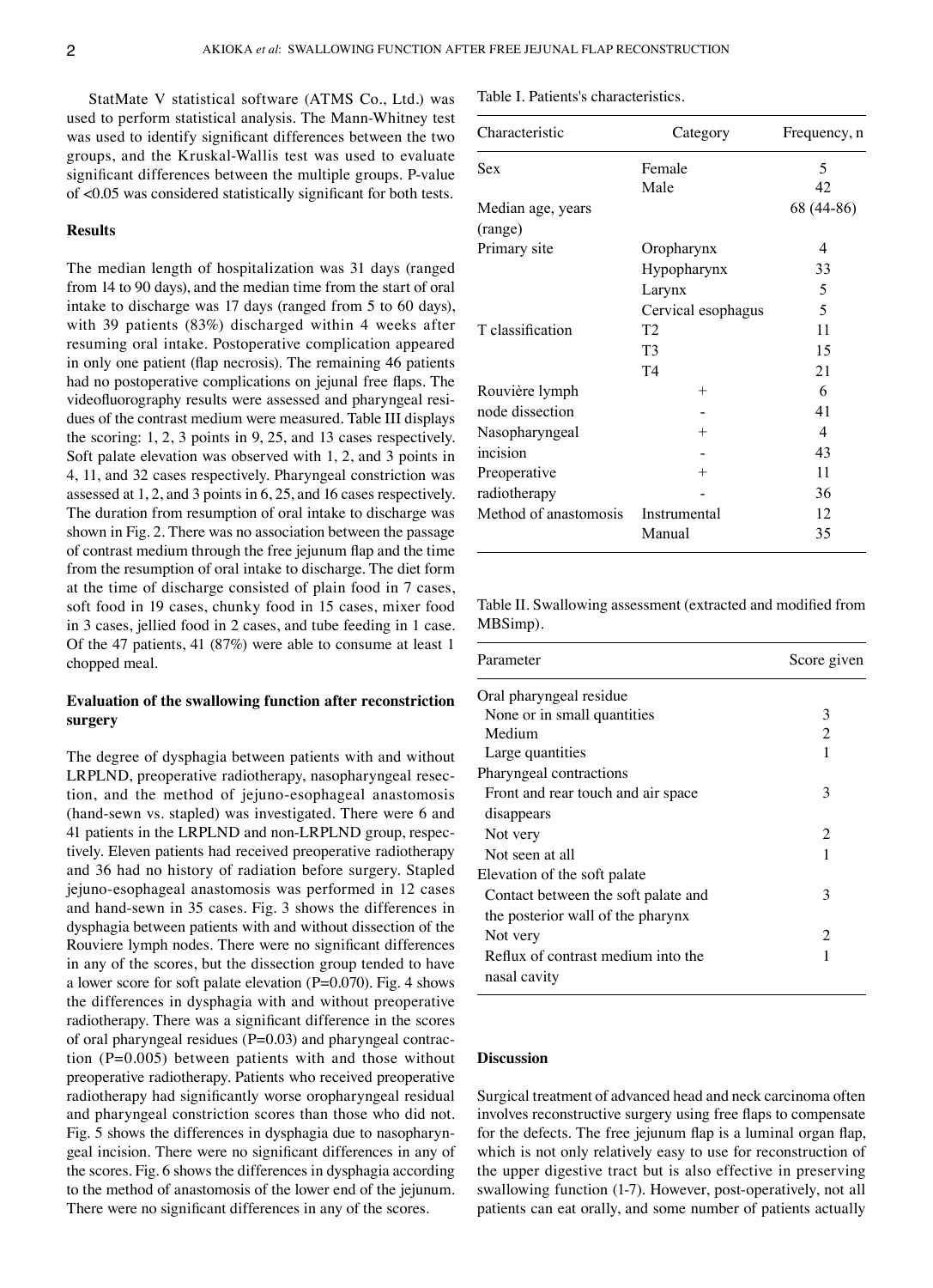Table III. Distribution of scores for each swallowing function.

|                              | Score, n |    |  |
|------------------------------|----------|----|--|
| Pharyngeal residue           |          |    |  |
| Oral pharyngeal residue      | 13       | 25 |  |
| Pharyngeal contractions      | 16       | 25 |  |
| Elevation of the soft palate | 32       | 11 |  |



Figure 1. Scores of oral pharyngeal residue. Score 3 shows small quantities of oral pharyngeal residue. Score 2 shows midium quantities of oral pharyngeal residue. Score 1 shows large quantities of oral pharyngeal residue.



Figure 2. Pharyngeal residual score and days from the start of oral intake to discharge. There were no significant differences between the scores.

have dysphagia due to various factors. In this study, we investigated the postoperative swallowing dynamics of patients with head and neck cancers who underwent reconstructive surgery using a free jejunum flap at our institution.

The results showed that the median time from the start of oral intake to discharge was 17 days (with a range of 5‑60 days), and 39 patients (83%) were discharged within 4 weeks after resuming oral intake. This is a relatively good outcome. At discharge, 7 patients had taken an ordinary diet, 19 were consuming a soft diet, 15 were eating a blended diet, 3 patients were consuming a mixed diet, 2 were on a jellied food diet, and 1 patient remained on tube feeding. In other words, although this is a good result, 13% of the patients still had some degree of dysphagia. This motivated us to investigate all 47 patient records to evaluate swallowing function. The time elapsed from resumption of oral





Figure 3. Differences in dysphagia between patients with and without dissection of the Rouviere lymph nodes. LRPLND, lateral-retropharyngeal-lymph node dissection.

intake to discharge was calculated for each of the patients. The result showed no association with the passage of contrast medium through the free jejunum flap. A good passage of contrast would mean an auspicious resumption of good oral intake. The duration of hospitalization, however, depends not only on the patient's swallowing function but also on the condition of the wound and psychosocial factors. Furthermore, swallowing function at the time of videofluorography a week after the operation possibly lowered because of dysfunction of the free jejunal flap as a food passage due to postoperative edematous change.

In this study, we examined whether four factors, that is, LRPLND, preoperative radiotherapy, nasopharyngeal incision, and the method of jejuno‑esophageal anastomosis (hand‑sewn or stapled) may cause postoperative dysphagia or not. The swallowing scores for these four factors were evaluated. There was no significant difference in scores between patients with and without LRPLND, however the patients in the dissection group tended to show lower scores for soft palate elevation. There were significant differences in both the pharyngeal residual and contraction scores between patients with and without preoperative radiotherapy. On the other hand, extended resection to the nasopharynx and the method of jejuno‑esophageal anastomosis did not affect the swallowing scores. Although there were not significant difference, LRPLND may cause to damage important cranial nerves involved in swallowing, such as the glossopharyngeal and vagus nerves. Cutting off these nerves is rare, however, careful. Careful surgical manipulation is necessary to lower the chances of transient paralysis, a possible adverse event associated with performing lymph node dissection. LRPLNs are usually approached through the neck, and some reports of peroral LRPLND with no postoperative dysphagia were recently described (19,20). Radiotherapy to the head and neck region causes cell depletion, inflammation, and hypoplasia in the early stages and fibrosis, changes in the microvasculature, and tissue atrophy in the late stages, resulting in dysphagia during and after treatment (13). As postoperative thing is, therefore, more likely to occur in cases of salvage surgery after chemoradiotherapy, significant differences were found in the present study. The same dysphagia is likely to occur when resecting area extends to the nasopharynx. Inadequate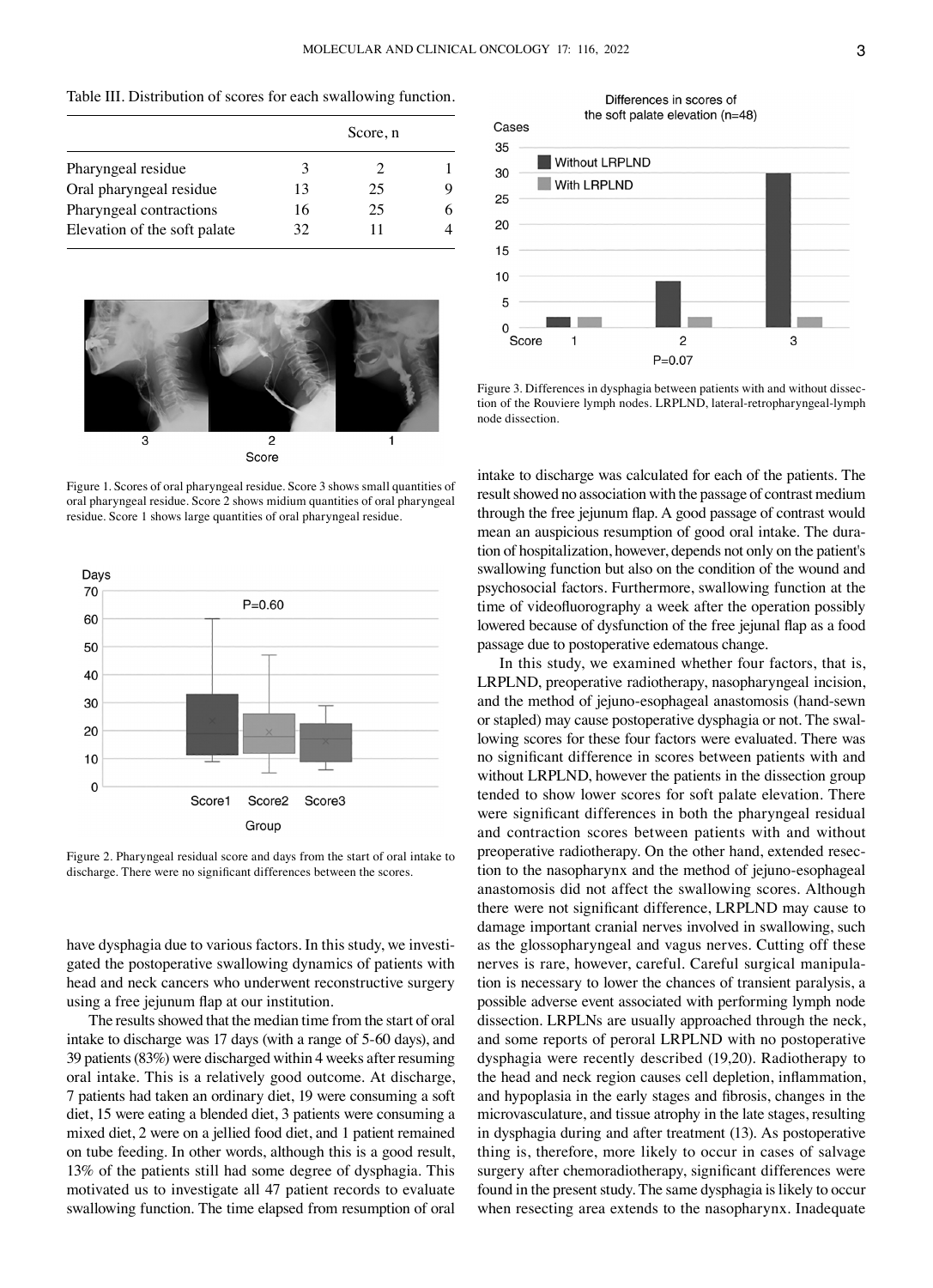

Figure 4. Differences in dysphagia with and without preoperative radiotherapy. There was a significant difference in the scores of oral pharyngeal residues  $(P=0.03)$  and pharyngeal contraction  $(P=0.005)$  between patients with and those without preoperative radiotherapy.



Figure 5. Differences in dysphagia due to nasopharyngeal incision. No significant differences were found between scores in soft palate elevation and pharyngeal contraction.



Figure 6. Differences in dysphagia according to the method of anastomosis of the lower end of the jejunum.

swallowing pressure due to inadequate closure of the soft palate may lead to nasopharyngeal reflux and inadequate feeding through the free jejunum flap due to reduced swallowing pressure. Previous reports of surgical teams using various innovations to prevent such dysphagia exist, such as placing a longitudinal incision in the free jejunum flap according to the defect or using part of it as a patch (11,12). This procedure, which is called, *velopharyngeal reconstruction* is employed whenever the nasopharyngeal space is open to the oropharynx due to tumor resection. This is possibly the reason why the nasopharyngeal incision did not affect swallowing. Several reports have discussed the anastomosis between the jejunum and the esophagus (16,17). Since in these reports evaluation was done in the immediate postoperative videofluorography, it was inferred that the postoperative edema and other factors obscured the postoperative status of swallowing. However, it is widely reported that from the point of long-term prognosis, the incidence of jejuno‑esophageal anastomotic stenosis is overwhelmingly higher in patients with instrumented anastomoses than in those with hand‑sewn anastomoses. Therefore, had-seen anastomoses is recommended. General surgeons at our institution until 2014 employed stapled anastomosis. After 2015, our head and neck surgeons switched from the method to hand-sewn anastomosis. Since then, there has been no incidence of postoperative anastomotic stenosis. Another factor that may prevent anastomotic stricture is the blood flow at the esophageal margin of the anastomosis. Avoiding unnecessary dissection of the esophagus from the tracheobronchial fold, preserving the thyroid gland, omitting unnecessary paratracheal dissection, and reducing the field of postoperative radiation therapy may be important factors in maintaining esophageal blood flow.